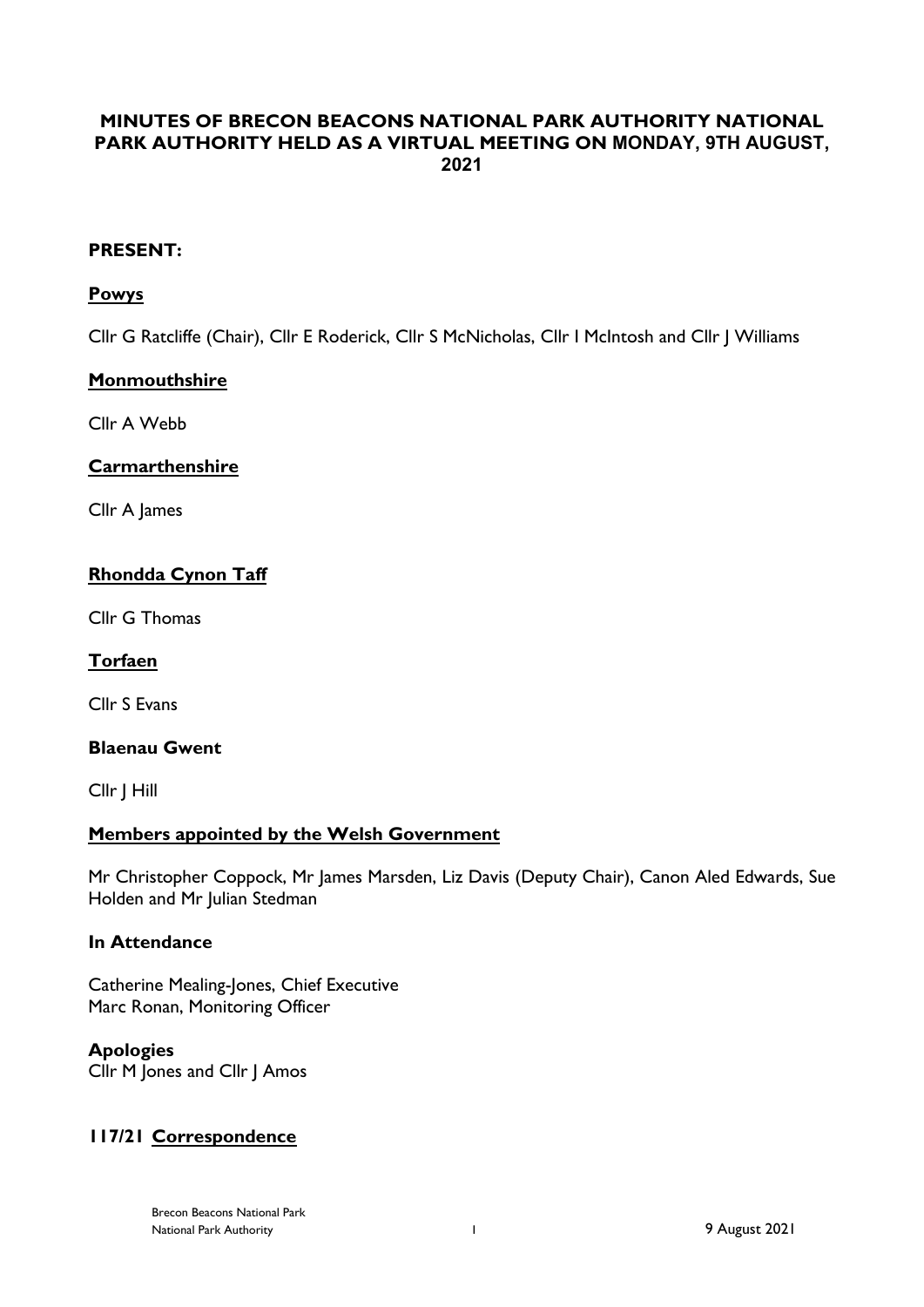The Chair opened the meeting and noted apologies.

# **118/21 Declarations of Interest**

There were no declarations of interest.

### **119/21 Minutes**

#### **RESOLVED:**

**1.To approve the following minutes and authorise the Chair to sign them as a correct record:**

**a) National Park Authority – 21st June 2021;**

**b) National Park Authority – 5th July 2021.**

**2. To receive the following minutes: Audit and Scrutiny Committee – 7th May 2021**

### **120/21 Public Speaking**

There were no requests to speak.

#### **121/21 Chairman's Announcements**

Members were informed that the Chair and Deputy Chair had met with NRW, Local Authorities and Sir David Henshaw to discuss Phosphate levels in the rivers, and it was agreed that the minutes of the meeting would be shared with all Members once they are received.

#### **122/21 Chief Executive's Announcements**

The CEO updated members on a number of current workstreams.

#### **123/21 A470 and Pont ar Daf**

Members were asked to agree the National Park Authority's position on the National Trust plan to implement the parking plan as per their planning permission that was granted in 2017.

It was explained that since the planning permission was granted in 2017, it is no longer in line with National Park Management Plan policy aspirations or with the latest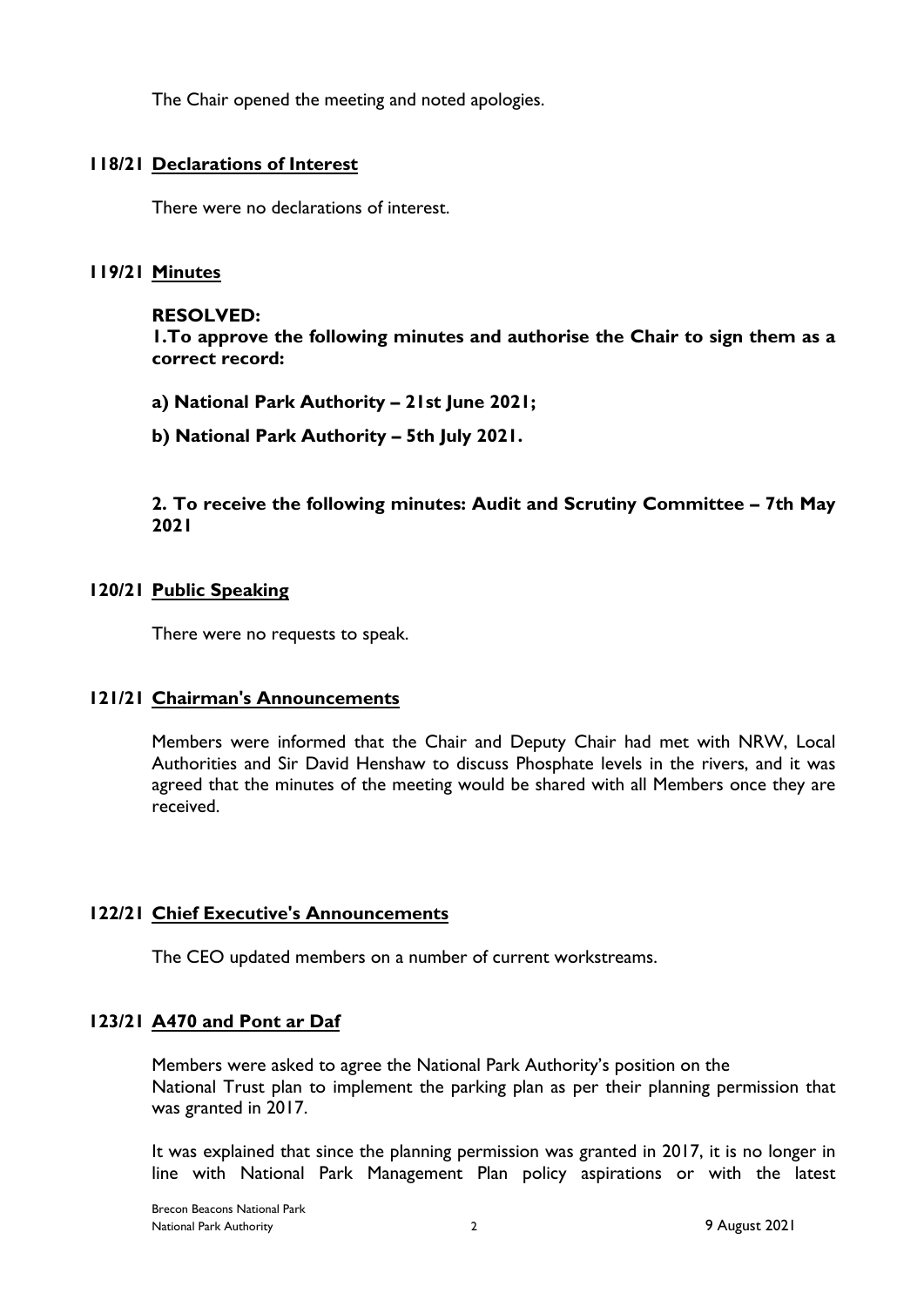recommendations as outlined in the recent Gridsquare 2021 feasibility report. Officers now believe there is an opportunity to work with the National Trust and other partners to reflect the current context in the scheme plan and delivery.

Members agreed that the proposals are admirable but questioned how the plan would be enforced and if National Trust is in agreement.

The Visitor Management Officer explained that there would need to be a combination of traffic orders and the blocking of verge parking. He also said that National Trust is keen to work with the National Park Authority and other partners such as Powys County Council and Dyfed Powys Police.

A Member commented that the suggested contribution of £10,000 is derisory and should be 30-50% cost of the Project Manager role.

### **RESOLVED:**

**1. National Trust are asked to adjust their current plans to implement the 2017 car parking scheme (in full) in favour of a scheme which better reflects shared aspirations and the changed context.**

**2. Partners are asked to come together to finance a project manager, with a contribution from BBNPA, amount to be decided by CEO and SLT. The role of the project manager will be to use the detail of the NT scheme and the Gridsquare recommendations to develop a solution agreed by all partners.**

**3. The BBNPA CEO will convene partners to form the partnership, agree the terms of reference and governance arrangements and finalise the funding of the project manager.**

**4. The project manager will develop a 2022 sustainable transport solution between Brecon and Merthyr as a matter of urgency.**

**5. Should NT insist on commencement of the scheme BBNPA advocate the development of section A of the car park only, until such time that a sustainable transport solution can be integrated into the larger plan.**

# **124/21 Changes to Standing Orders**

The Deputy Chair of the Authority proposed to remove item 8 from the agenda to allow further reflection and discussion at the September Governance and Member Development Working Group.

**RESOLVED: The Chair withdrew the item from the agenda.**

# **125/21 Senior Leadership Proposals**